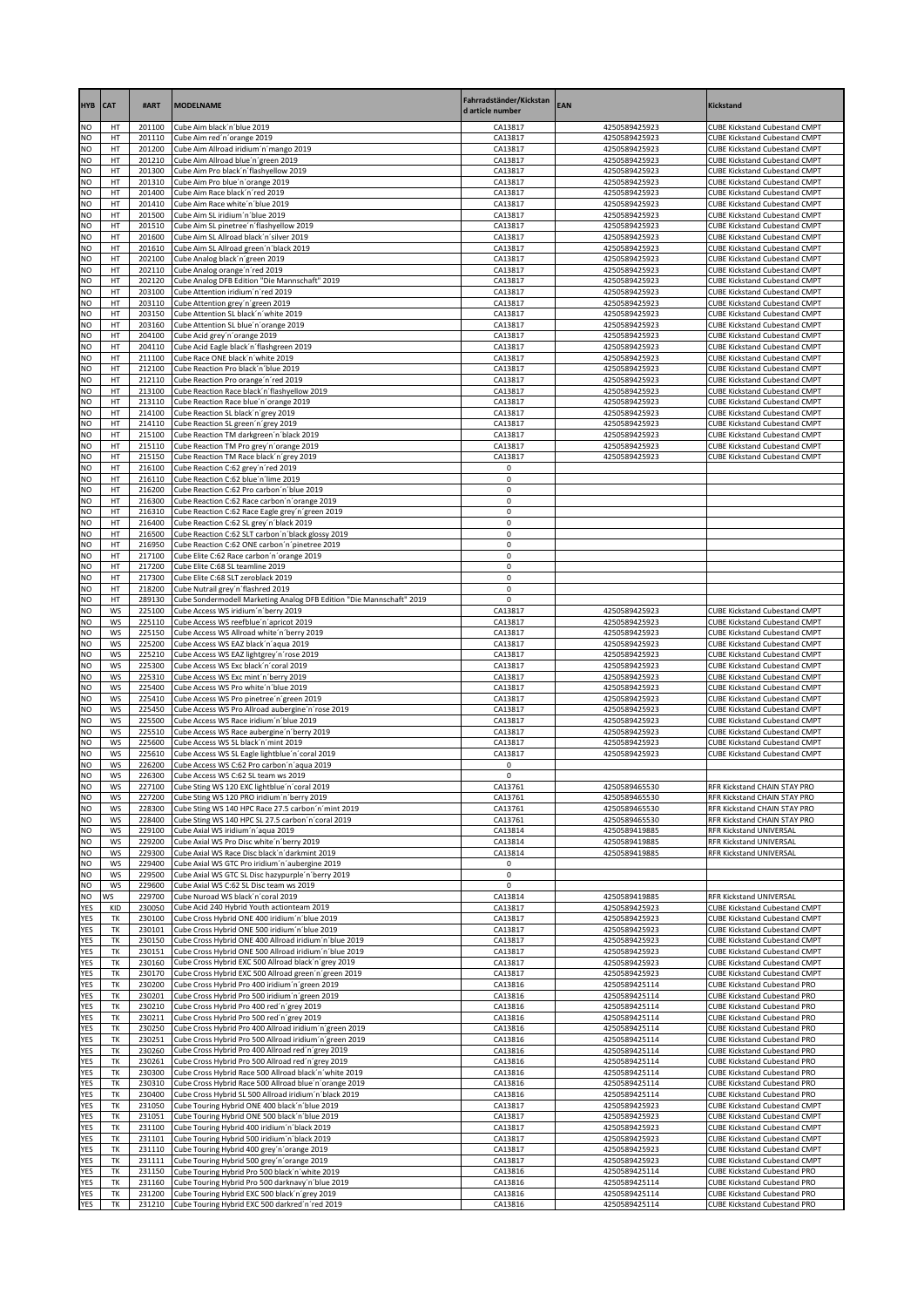| YES                      | TK       | 231250           | Cube Touring Hybrid SL 500 iridium'n'red 2019                                                                     | CA13816            | 4250589425114                  | <b>CUBE Kickstand Cubestand PRO</b>                                          |
|--------------------------|----------|------------------|-------------------------------------------------------------------------------------------------------------------|--------------------|--------------------------------|------------------------------------------------------------------------------|
| YES                      | ТK       | 231251           | Cube Touring Hybrid SL 500 KIOX iridium'n'red 2019                                                                | CA13816            | 4250589425114                  | <b>CUBE Kickstand Cubestand PRO</b>                                          |
| YES<br>YES               | TK<br>TK | 231300<br>231350 | Cube Kathmandu Hybrid Pro 500 iridium'n'green 2019<br>Cube Kathmandu Hybrid EXC 500 black'n'blue 2019             | CA13816<br>CA13816 | 4250589425114<br>4250589425114 | <b>CUBE Kickstand Cubestand PRO</b><br><b>CUBE Kickstand Cubestand PRO</b>   |
| YES                      | ТK       | 231400           | Cube Kathmandu Hybrid SL 500 black edition 2019                                                                   | CA13816            | 4250589425114                  | <b>CUBE Kickstand Cubestand PRO</b>                                          |
| YES                      | TK       | 232050           | Cube Town Hybrid ONE 400 black'n'brown 2019                                                                       | CA13817            | 4250589425923                  | <b>CUBE Kickstand Cubestand CMPT</b>                                         |
| YES                      | TK       | 232051           | Cube Town Hybrid ONE 500 black'n'brown 2019                                                                       | CA13817            | 4250589425923                  | <b>CUBE Kickstand Cubestand CMPT</b>                                         |
| YES                      | TK       | 232100           | Cube Town Hybrid Pro 400 iridium'n'black 2019                                                                     | CA13816            | 4250589425114                  | <b>CUBE Kickstand Cubestand PRO</b>                                          |
| <b>YES</b><br><b>YES</b> | TK<br>TK | 232101<br>232110 | Cube Town Hybrid Pro 500 iridium'n'black 2019<br>Cube Town Hybrid Pro 400 white'n'silver 2019                     | CA13816<br>CA13816 | 4250589425114<br>4250589425114 | <b>CUBE Kickstand Cubestand PRO</b><br><b>CUBE Kickstand Cubestand PRO</b>   |
| YES                      | ТK       | 232111           | Cube Town Hybrid Pro 500 white'n'silver 2019                                                                      | CA13816            | 4250589425114                  | <b>CUBE Kickstand Cubestand PRO</b>                                          |
| YES                      | TK       | 232150           | Cube Town Hybrid Pro RT 400 iridium'n'black 2019                                                                  | CA13816            | 4250589425114                  | <b>CUBE Kickstand Cubestand PRO</b>                                          |
| YES                      | TK       | 232151           | Cube Town Hybrid Pro RT 500 iridium'n'black 2019                                                                  | CA13816            | 4250589425114                  | <b>CUBE Kickstand Cubestand PRO</b>                                          |
| YES                      | TK       | 232160           | Cube Town Hybrid Pro RT 400 white'n'silver 2019                                                                   | CA13816            | 4250589425114                  | <b>CUBE Kickstand Cubestand PRO</b>                                          |
| YES<br>YES               | TK<br>ТK | 232161<br>232200 | Cube Town Hybrid Pro RT 500 white'n'silver 2019<br>Cube Town Hybrid EXC 400 black edition 2019                    | CA13816            | 4250589425114<br>4250589425923 | <b>CUBE Kickstand Cubestand PRO</b><br><b>CUBE Kickstand Cubestand CMPT</b>  |
| YES                      | TK       | 232201           | Cube Town Hybrid EXC 500 black edition 2019                                                                       | CA13817<br>CA13817 | 4250589425923                  | <b>CUBE Kickstand Cubestand CMPT</b>                                         |
| YES                      | ТK       | 232210           | Cube Town Hybrid EXC 400 blue'n'blue 2019                                                                         | CA13817            | 4250589425923                  | <b>CUBE Kickstand Cubestand CMPT</b>                                         |
| <b>YES</b>               | TK       | 232211           | Cube Town Hybrid EXC 500 blue'n'blue 2019                                                                         | CA13817            | 4250589425923                  | <b>CUBE Kickstand Cubestand CMPT</b>                                         |
| YES                      | TK       | 232250           | Cube Town Hybrid EXC RT 400 black edition 2019                                                                    | CA13817            | 4250589425923                  | <b>CUBE Kickstand Cubestand CMPT</b>                                         |
| YES<br>YES               | TK<br>ТK | 232251<br>232260 | Cube Town Hybrid EXC RT 500 black edition 2019<br>Cube Town Hybrid EXC RT 400 blue'n'blue 2019                    | CA13817<br>CA13817 | 4250589425923<br>4250589425923 | <b>CUBE Kickstand Cubestand CMPT</b><br><b>CUBE Kickstand Cubestand CMPT</b> |
| YES                      | TK       | 232261           | Cube Town Hybrid EXC RT 500 blue'n'blue 2019                                                                      | CA13817            | 4250589425923                  | <b>CUBE Kickstand Cubestand CMPT</b>                                         |
| YES                      | TK       | 232300           | Cube Town Hybrid SL 500 silver'n'white 2019                                                                       | CA13816            | 4250589425114                  | <b>CUBE Kickstand Cubestand PRO</b>                                          |
| YES                      | TK       | 232350           | Cube Town Sport Hybrid ONE 400 black'n'grey 2019                                                                  | CA13817            | 4250589425923                  | <b>CUBE Kickstand Cubestand CMPT</b>                                         |
| YES                      | TK       | 232351           | Cube Town Sport Hybrid ONE 500 black'n'grey 2019                                                                  | CA13817            | 4250589425923                  | <b>CUBE Kickstand Cubestand CMPT</b>                                         |
| <b>YES</b><br>YES        | ТK<br>ТK | 232400<br>232401 | Cube Town Sport Hybrid Pro 400 iridium'n'black 2019<br>Cube Town Sport Hybrid Pro 500 iridium'n'black 2019        | CA13816<br>CA13816 | 4250589425114<br>4250589425114 | <b>CUBE Kickstand Cubestand PRO</b><br><b>CUBE Kickstand Cubestand PRO</b>   |
| YES                      | TK       | 232410           | Cube Town Sport Hybrid Pro 400 blue'n'black 2019                                                                  | CA13816            | 4250589425114                  | <b>CUBE Kickstand Cubestand PRO</b>                                          |
| YES                      | TK       | 232411           | Cube Town Sport Hybrid Pro 500 blue'n'black 2019                                                                  | CA13816            | 4250589425114                  | <b>CUBE Kickstand Cubestand PRO</b>                                          |
| YES                      | TK       | 232451           | Cube Town Sport Hybrid EXC 500 iridium'n'copper 2019                                                              | CA13817            | 4250589425923                  | <b>CUBE Kickstand Cubestand CMPT</b>                                         |
| YES                      | ТK       | 232461           | Cube Town Sport Hybrid EXC 500 green'n'black 2019                                                                 | CA13817            | 4250589425923                  | <b>CUBE Kickstand Cubestand CMPT</b>                                         |
| YES<br>YES               | ТK<br>TK | 232470<br>232500 | Cube Town Sport Hybrid SL 500 black edition 2019<br>Cube Elly Ride Hybrid 400 aqua'n'orange 2019                  | CA13816<br>CA13816 | 4250589425114<br>4250589425114 | <b>CUBE Kickstand Cubestand PRO</b><br><b>CUBE Kickstand Cubestand PRO</b>   |
| YES                      | ТK       | 232501           | Cube Elly Ride Hybrid 500 aqua'n'orange 2019                                                                      | CA13816            | 4250589425114                  | <b>CUBE Kickstand Cubestand PRO</b>                                          |
| <b>YES</b>               | ТK       | 232510           | Cube Elly Ride Hybrid 400 green'n'black 2019                                                                      | CA13816            | 4250589425114                  | <b>CUBE Kickstand Cubestand PRO</b>                                          |
| YES                      | TK       | 232511           | Cube Elly Ride Hybrid 500 green'n'black 2019                                                                      | CA13816            | 4250589425114                  | <b>CUBE Kickstand Cubestand PRO</b>                                          |
| YES                      | TK       | 232600           | Cube Elly Cruise Hybrid 400 pistachio'n'blue 2019                                                                 | CA13816            | 4250589425114                  | <b>CUBE Kickstand Cubestand PRO</b>                                          |
| YES<br>YES               | TK<br>TK | 232601<br>232610 | Cube Elly Cruise Hybrid 500 pistachio'n'blue 2019<br>Cube Elly Cruise Hybrid 400 red'n'mint 2019                  | CA13816<br>CA13816 | 4250589425114<br>4250589425114 | <b>CUBE Kickstand Cubestand PRO</b><br><b>CUBE Kickstand Cubestand PRO</b>   |
| YES                      | TK       | 232611           | Cube Elly Cruise Hybrid 500 red'n'mint 2019                                                                       | CA13816            | 4250589425114                  | <b>CUBE Kickstand Cubestand PRO</b>                                          |
| YES                      | HT       | 233100           | Cube Acid Hybrid ONE 400 29 grey'n'white 2019                                                                     | CA13817            | 4250589425923                  | <b>CUBE Kickstand Cubestand CMPT</b>                                         |
| YES                      | HT       | 233101           | Cube Acid Hybrid ONE 500 29 grey'n'white 2019                                                                     | CA13817            | 4250589425923                  | <b>CUBE Kickstand Cubestand CMPT</b>                                         |
| YES                      | HT       | 233110           | Cube Acid Hybrid ONE 400 29 red'n'green 2019                                                                      | CA13817            | 4250589425923                  | <b>CUBE Kickstand Cubestand CMPT</b>                                         |
| YES<br>YES               | HT<br>HT | 233111<br>233150 | Cube Acid Hybrid ONE 500 29 red'n'green 2019<br>Cube Acid Hybrid ONE 400 Allroad 29 grey'n'white 2019             | CA13817<br>CA13817 | 4250589425923<br>4250589425923 | <b>CUBE Kickstand Cubestand CMPT</b><br><b>CUBE Kickstand Cubestand CMPT</b> |
| YES                      | HT       | 233151           | Cube Acid Hybrid ONE 500 Allroad 29 grey'n'white 2019                                                             | CA13817            | 4250589425923                  | <b>CUBE Kickstand Cubestand CMPT</b>                                         |
| YES                      | HT       | 233200           | Cube Acid Hybrid Pro 400 29 black'n'iridium 2019                                                                  | CA13816            | 4250589425114                  | <b>CUBE Kickstand Cubestand PRO</b>                                          |
| YES                      | HT       | 233201           | Cube Acid Hybrid Pro 500 29 black'n'iridium 2019                                                                  | CA13816            | 4250589425114                  | <b>CUBE Kickstand Cubestand PRO</b>                                          |
| YES                      | HT       | 233210           | Cube Acid Hybrid Pro 400 29 darkblue'n'lime 2019                                                                  | CA13816            | 4250589425114                  | <b>CUBE Kickstand Cubestand PRO</b>                                          |
| YES<br><b>YES</b>        | HT<br>HT | 233211<br>234050 | Cube Acid Hybrid Pro 500 29 darkblue'n'lime 2019<br>Cube Reaction Hybrid ONE 400 iridium'n'white 2019             | CA13816<br>CA13817 | 4250589425114<br>4250589425923 | <b>CUBE Kickstand Cubestand PRO</b><br><b>CUBE Kickstand Cubestand CMPT</b>  |
| YES                      | HT       | 234051           | Cube Reaction Hybrid ONE 500 iridium'n'white 2019                                                                 | CA13817            | 4250589425923                  | <b>CUBE Kickstand Cubestand CMPT</b>                                         |
| YES                      | HT       | 234060           | Cube Reaction Hybrid ONE 400 green'n'iridium 2019                                                                 | CA13817            | 4250589425923                  | <b>CUBE Kickstand Cubestand CMPT</b>                                         |
| YES                      | HT       | 234061           | Cube Reaction Hybrid ONE 500 green'n'iridium 2019                                                                 | CA13817            | 4250589425923                  | <b>CUBE Kickstand Cubestand CMPT</b>                                         |
| YES                      | HT       | 234100           | Cube Reaction Hybrid Pro 400 black edition 2019                                                                   | CA13816            | 4250589425114                  | <b>CUBE Kickstand Cubestand PRO</b>                                          |
| YES<br>YES               | HT<br>HT | 234101<br>234110 | Cube Reaction Hybrid Pro 500 black edition 2019<br>Cube Reaction Hybrid Pro 400 grey'n'orange 2019                | CA13816<br>CA13816 | 4250589425114<br>4250589425114 | <b>CUBE Kickstand Cubestand PRO</b><br><b>CUBE Kickstand Cubestand PRO</b>   |
| YES                      | HT       | 234111           | Cube Reaction Hybrid Pro 500 grey'n' orange 2019                                                                  | CA13816            | 4250589425114                  | <b>CUBE Kickstand Cubestand PRO</b>                                          |
| YES                      | HT       | 234120           | Cube Reaction Hybrid Pro 400 Allroad black edition 2019                                                           | CA13816            | 4250589425114                  | <b>CUBE Kickstand Cubestand PRO</b>                                          |
| YES                      | HT       | 234121           | Cube Reaction Hybrid Pro 500 Allroad black edition 2019                                                           | CA13816            | 4250589425114                  | <b>CUBE Kickstand Cubestand PRO</b>                                          |
| YES                      | HT       | 234150           | Cube Reaction Hybrid Race 500 grey'n'lime 2019                                                                    | CA13817            | 4250589425923                  | <b>CUBE Kickstand Cubestand CMPT</b>                                         |
| YES                      | HT<br>HT | 234160<br>234170 | Cube Reaction Hybrid Race 500 red'n'red 2019                                                                      | CA13817<br>CA13817 | 4250589425923<br>4250589425923 | <b>CUBE Kickstand Cubestand CMPT</b>                                         |
| YES<br>YES               | HT       | 234171           | Cube Reaction Hybrid EXC 500 black'n'grey 2019<br>Cube Reaction Hybrid EXC 500 blue'n'red 2019                    | CA13817            | 4250589425923                  | <b>CUBE Kickstand Cubestand CMPT</b><br><b>CUBE Kickstand Cubestand CMPT</b> |
| YES                      | HT       | 234175           | Cube Reaction Hybrid EXC 500 Allroad black'n'grey 2019                                                            | CA13817            | 4250589425923                  | <b>CUBE Kickstand Cubestand CMPT</b>                                         |
| YES                      | HT       | 234180           | Cube Reaction Hybrid EAGLE 500 black'n'blue 2019                                                                  | CA13817            | 4250589425923                  | <b>CUBE Kickstand Cubestand CMPT</b>                                         |
| YES                      | HT       | 234181           | Cube Reaction Hybrid EAGLE 500 grey'n' green 2019                                                                 | CA13817            | 4250589425923                  | <b>CUBE Kickstand Cubestand CMPT</b>                                         |
| YES<br>YES               | HT<br>HT | 234200<br>234201 | Cube Reaction Hybrid SL 500 iridium'n'black 2019<br>Cube Reaction Hybrid SL 500 KIOX iridium'n'black 2019         | CA13817<br>CA13817 | 4250589425923<br>4250589425923 | <b>CUBE Kickstand Cubestand CMPT</b><br><b>CUBE Kickstand Cubestand CMPT</b> |
| YES                      | HT       | 234210           | Cube Reaction Hybrid SL 500 orange'n'green 2019                                                                   | CA13817            | 4250589425923                  | <b>CUBE Kickstand Cubestand CMPT</b>                                         |
| YES                      | HT       | 234211           | Cube Reaction Hybrid SL 500 KIOX orange'n'green 2019                                                              | CA13817            | 4250589425923                  | <b>CUBE Kickstand Cubestand CMPT</b>                                         |
| YES                      | HT       | 234250           | Cube Reaction Hybrid SLT 500 grey'n'red 2019                                                                      | CA13817            | 4250589425923                  | <b>CUBE Kickstand Cubestand CMPT</b>                                         |
| YES                      | НT       | 234251           | Cube Reaction Hybrid SLT 500 KIOX grey'n'red 2019                                                                 | CA13817            | 4250589425923                  | <b>CUBE Kickstand Cubestand CMPT</b>                                         |
| YES<br>YES               | HT<br>HT | 234260<br>234261 | Cube Reaction Hybrid SLT 500 pinetree'n'orange 2019<br>Cube Reaction Hybrid SLT 500 KIOX pinetree'n'orange 2019   | CA13817<br>CA13817 | 4250589425923<br>4250589425923 | <b>CUBE Kickstand Cubestand CMPT</b><br><b>CUBE Kickstand Cubestand CMPT</b> |
| YES                      | НT       | 234390           | Cube Elite Hybrid C:62 Race 500 29 carbon'n'grey 2019                                                             | 0                  |                                |                                                                              |
| YES                      | HT       | 234395           | Cube Elite Hybrid C:62 Race 500 29 blue'n'orange 2019                                                             | 0                  |                                |                                                                              |
| YES                      | HT       | 234400           | Cube Elite Hybrid C:62 SL 500 29 grey'n'black 2019                                                                | 0                  |                                |                                                                              |
| YES                      | HT<br>HT | 234401<br>234410 | Cube Elite Hybrid C:62 SL 500 KIOX 29 grey'n'black 2019                                                           | 0                  |                                |                                                                              |
| YES<br>YES               | HT       | 238950           | Cube Elite Hybrid C:62 SLT 500 29 zeroblack 2019<br>Cube Nutrail Hybrid 500 iridium'n'red 2019                    | 0<br>CA13817       | 4250589425923                  | <b>CUBE Kickstand Cubestand CMPT</b>                                         |
| YES                      | HT       | 239180           | Cube Reaction Hybrid HD 500 29 iridium'n'black 2019                                                               | CA13817            | 4250589425923                  | <b>CUBE Kickstand Cubestand CMPT</b>                                         |
| YES                      | FS       | 235050           | Cube Stereo Hybrid 120 Pro 500 iridium'n'red 2019                                                                 | CA13761            | 4250589465530                  | RFR Kickstand CHAIN STAY PRO                                                 |
| YES                      | FS       | 235060           | Cube Stereo Hybrid 120 Pro 500 green'n'iridium 2019                                                               | CA13761            | 4250589465530                  | RFR Kickstand CHAIN STAY PRO                                                 |
| YES<br>YES               | FS       | 235200<br>235210 | Cube Stereo Hybrid 120 Race 500 black'n'blue 2019                                                                 | CA13761<br>CA13761 | 4250589465530                  | RFR Kickstand CHAIN STAY PRO                                                 |
| YES                      | FS<br>FS | 235250           | Cube Stereo Hybrid 120 Race 500 orange'n'green 2019<br>Cube Stereo Hybrid 120 HPC SL 500 black'n'grey 2019        | 0                  | 4250589465530                  | RFR Kickstand CHAIN STAY PRO                                                 |
| YES                      | FS       | 235251           | Cube Stereo Hybrid 120 HPC SL 500 KIOX black'n'grey 2019                                                          | 0                  |                                |                                                                              |
| YES                      | FS       | 235260           | Cube Stereo Hybrid 120 HPC SL 500 pinetree'n'orange 2019                                                          | 0                  |                                |                                                                              |
| YES                      | FS       | 235261           | Cube Stereo Hybrid 120 HPC SL 500 KIOX pinetree'n'orange 2019                                                     | 0                  |                                |                                                                              |
| YES                      | FS       | 235300           | Cube Stereo Hybrid 120 HPC TM 500 grey'n'orange 2019                                                              | 0                  |                                |                                                                              |
| YES<br>YES               | FS<br>FS | 235301<br>235400 | Cube Stereo Hybrid 120 HPC TM 500 KIOX grey'n'orange 2019<br>Cube Stereo Hybrid 120 HPC SLT 500 zeroblack 2019    | $\mathsf 0$<br>0   |                                |                                                                              |
| YES                      | FS       | 236100           | Cube Stereo Hybrid 140 Pro 500 27.5 black'n'red 2019                                                              | CA13761            | 4250589465530                  | RFR Kickstand CHAIN STAY PRO                                                 |
| YES                      | FS       | 236110           | Cube Stereo Hybrid 140 Pro 500 27.5 blue'n'black 2019                                                             | CA13761            | 4250589465530                  | RFR Kickstand CHAIN STAY PRO                                                 |
| <b>YES</b>               | FS       | 236200           | Cube Stereo Hybrid 140 Race 500 27.5 iridium'n'blue 2019                                                          | CA13761            | 4250589465530                  | RFR Kickstand CHAIN STAY PRO                                                 |
| YES                      | FS       | 236210           | Cube Stereo Hybrid 140 Race 500 27.5 green'n'orange 2019                                                          | CA13761            | 4250589465530                  | RFR Kickstand CHAIN STAY PRO                                                 |
| YES<br>YES               | FS<br>FS | 236300<br>236301 | Cube Stereo Hybrid 140 SL 500 27.5 black'n'grey 2019<br>Cube Stereo Hybrid 140 SL 500 KIOX 27.5 black'n'grey 2019 | CA13761<br>CA13761 | 4250589465530<br>4250589465530 | RFR Kickstand CHAIN STAY PRO<br>RFR Kickstand CHAIN STAY PRO                 |
| YES                      | FS       | 236310           | Cube Stereo Hybrid 140 SL 500 27.5 darkblue'n'lime 2019                                                           | CA13761            | 4250589465530                  | RFR Kickstand CHAIN STAY PRO                                                 |
| YES                      | FS       | 236311           | Cube Stereo Hybrid 140 SL 500 KIOX 27.5 darkblue'n'lime 2019                                                      | CA13761            | 4250589465530                  | RFR Kickstand CHAIN STAY PRO                                                 |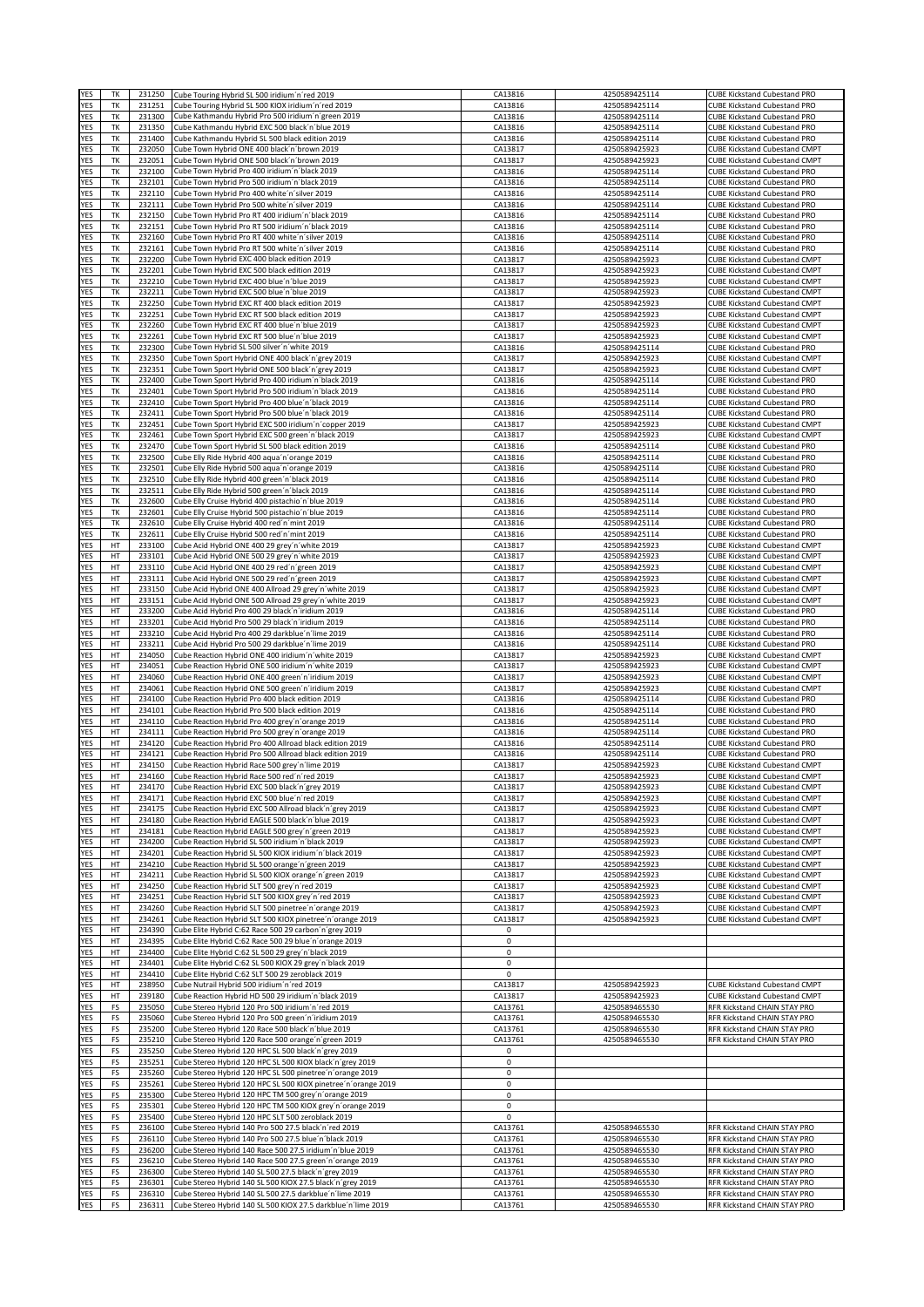| YES                    | FS                     | 236400           | Cube Stereo Hybrid 140 TM 500 27.5 grey'n'orange 2019                                                              | CA13761                | 4250589465530                  | RFR Kickstand CHAIN STAY PRO                                                 |
|------------------------|------------------------|------------------|--------------------------------------------------------------------------------------------------------------------|------------------------|--------------------------------|------------------------------------------------------------------------------|
| YES                    | FS                     | 236401           | Cube Stereo Hybrid 140 TM 500 KIOX 27.5 grey'n'orange 2019                                                         | CA13761                | 4250589465530                  | RFR Kickstand CHAIN STAY PRO                                                 |
| <b>YES</b><br>YES      | FS<br>FS               | 237100<br>237200 | Cube Stereo Hybrid 160 Race 500 27.5 grey'n' green 2019<br>Cube Stereo Hybrid 160 SL 500 27.5 black'n'grey 2019    | CA13761<br>CA13761     | 4250589465530<br>4250589465530 | RFR Kickstand CHAIN STAY PRO<br>RFR Kickstand CHAIN STAY PRO                 |
| YES                    | FS                     | 237201           | Cube Stereo Hybrid 160 SL 500 KIOX 27.5 black'n'grey 2019                                                          | CA13761                | 4250589465530                  | RFR Kickstand CHAIN STAY PRO                                                 |
| YES                    | FS                     | 237300           | Cube Stereo Hybrid 160 Action Team 500 27.5 actionteam 2019                                                        | CA13761                | 4250589465530                  | RFR Kickstand CHAIN STAY PRO                                                 |
| YES                    | FS                     | 237301           | Cube Stereo Hybrid 160 Action Team 500 KIOX 27.5 actionteam 2019                                                   | CA13761                | 4250589465530                  | RFR Kickstand CHAIN STAY PRO                                                 |
| YES<br><b>YES</b>      | HT<br>HT               | 238050<br>238051 | Cube Access Hybrid ONE 400 black'n'mint 2019<br>Cube Access Hybrid ONE 500 black'n'mint 2019                       | CA13817<br>CA13817     | 4250589425923<br>4250589425923 | <b>CUBE Kickstand Cubestand CMPT</b><br><b>CUBE Kickstand Cubestand CMPT</b> |
| <b>YES</b>             | HT                     | 238100           | Cube Access Hybrid Pro 400 black'n'coral 2019                                                                      | CA13817                | 4250589425923                  | <b>CUBE Kickstand Cubestand CMPT</b>                                         |
| YES                    | HT                     | 238101           | Cube Access Hybrid Pro 500 black'n'coral 2019                                                                      | CA13817                | 4250589425923                  | <b>CUBE Kickstand Cubestand CMPT</b>                                         |
| YES                    | HT                     | 238110           | Cube Access Hybrid Pro 400 white'n'blue 2019                                                                       | CA13817                | 4250589425923                  | <b>CUBE Kickstand Cubestand CMPT</b>                                         |
| YES                    | HT                     | 238111           | Cube Access Hybrid Pro 500 white'n'blue 2019                                                                       | CA13817                | 4250589425923                  | <b>CUBE Kickstand Cubestand CMPT</b>                                         |
| YES<br>YES             | HT<br>HT               | 238150<br>238151 | Cube Access Hybrid Pro 400 Allroad black'n'coral 2019<br>Cube Access Hybrid Pro 500 Allroad black'n'coral 2019     | CA13817<br>CA13817     | 4250589425923<br>4250589425923 | <b>CUBE Kickstand Cubestand CMPT</b><br><b>CUBE Kickstand Cubestand CMPT</b> |
| YES                    | HT                     | 238200           | Cube Access Hybrid Race 500 black'n'mint 2019                                                                      | CA13817                | 4250589425923                  | <b>CUBE Kickstand Cubestand CMPT</b>                                         |
| YES                    | HT                     | 238210           | Cube Access Hybrid Race 500 darkviolet'n'rose 2019                                                                 | CA13817                | 4250589425923                  | <b>CUBE Kickstand Cubestand CMPT</b>                                         |
| YES                    | HT                     | 238250           | Cube Access Hybrid EXC 500 iridium'n'apricot 2019<br>Cube Access Hybrid EXC 500 blue'n'coral 2019                  | CA13817                | 4250589425923                  | <b>CUBE Kickstand Cubestand CMPT</b>                                         |
| <b>YES</b><br>YES      | HT<br>HT               | 238251<br>238300 | Cube Access Hybrid SL 500 grey'n'gold 2019                                                                         | CA13817<br>CA13817     | 4250589425923<br>4250589425923 | <b>CUBE Kickstand Cubestand CMPT</b><br><b>CUBE Kickstand Cubestand CMPT</b> |
| YES                    | HT                     | 238301           | Cube Access Hybrid SL 500 KIOX grey'n'gold 2019                                                                    | CA13817                | 4250589425923                  | <b>CUBE Kickstand Cubestand CMPT</b>                                         |
| YES                    | HT                     | 238310           | Cube Access Hybrid SL 500 pinetree'n'green 2019                                                                    | CA13817                | 4250589425923                  | <b>CUBE Kickstand Cubestand CMPT</b>                                         |
| YES                    | HT                     | 238311           | Cube Access Hybrid SL 500 KIOX pinetree'n'green 2019                                                               | CA13817                | 4250589425923                  | <b>CUBE Kickstand Cubestand CMPT</b>                                         |
| YES<br>YES             | HT<br>HT               | 238350<br>238351 | Cube Access Hybrid SLT 500 iridium'n'berry 2019<br>Cube Access Hybrid SLT 500 KIOX iridium'n'berry 2019            | CA13817<br>CA13817     | 4250589425923<br>4250589425923 | <b>CUBE Kickstand Cubestand CMPT</b><br><b>CUBE Kickstand Cubestand CMPT</b> |
| YES                    | FS                     | 238400           | Cube Sting Hybrid 120 Race 500 turquoise'n'apricot 2019                                                            | CA13761                | 4250589465530                  | RFR Kickstand CHAIN STAY PRO                                                 |
| <b>YES</b>             | FS                     | 238450           | Cube Sting Hybrid 120 HPC SL 500 carbon'n'berry 2019                                                               | 0                      |                                |                                                                              |
| YES                    | FS                     | 238451           | Cube Sting Hybrid 120 HPC SL 500 KIOX carbon'n'berry 2019                                                          | 0                      |                                |                                                                              |
| YES<br>YES             | FS<br>FS               | 238500<br>238550 | Cube Sting Hybrid 140 Race 500 27.5 pinetree'n'green 2019<br>Cube Sting Hybrid 140 SL 500 27.5 iridium'n'mint 2019 | CA13761                | 4250589465530<br>4250589465530 | RFR Kickstand CHAIN STAY PRO                                                 |
| YES                    | FS                     | 238551           | Cube Sting Hybrid 140 SL 500 KIOX 27.5 iridium'n'mint 2019                                                         | CA13761<br>CA13761     | 4250589465530                  | RFR Kickstand CHAIN STAY PRO<br>RFR Kickstand CHAIN STAY PRO                 |
| YES                    | RR                     | 239040           | Cube Agree Hybrid C:62 Race Disc carbon'n'white 2019                                                               | 0                      |                                |                                                                              |
| YES                    | RR                     | 239050           | Cube Agree Hybrid C:62 SL Disc white'n'black 2019                                                                  | $\pmb{0}$              |                                |                                                                              |
| YES<br>NO              | RR<br>ТK               | 239150<br>245100 | Cube Agree Hybrid C:62 SLT Disc black edition 2019<br>Cube Nature iridium'n'blue 2019                              | $\mathbf 0$<br>CA13817 | 4250589425923                  | <b>CUBE Kickstand Cubestand CMPT</b>                                         |
| NO                     | TK                     | 245110           | Cube Nature red'n'grey 2019                                                                                        | CA13817                | 4250589425923                  | <b>CUBE Kickstand Cubestand CMPT</b>                                         |
| <b>NO</b>              | TK                     | 245150           | Cube Nature Pro black'n'red 2019                                                                                   | CA13817                | 4250589425923                  | <b>CUBE Kickstand Cubestand CMPT</b>                                         |
| NO                     | TK                     | 245200           | Cube Nature EXC black'n'grey 2019                                                                                  | CA13817                | 4250589425923                  | <b>CUBE Kickstand Cubestand CMPT</b>                                         |
| NO                     | TK                     | 245210           | Cube Nature EXC green'n'black 2019                                                                                 | CA13817                | 4250589425923                  | <b>CUBE Kickstand Cubestand CMPT</b>                                         |
| NO<br>NO               | TK<br>TK               | 245250<br>245350 | Cube Nature SL black'n'white 2019<br>Cube Cross Pro iridium'n'green 2019                                           | CA13817<br>CA13817     | 4250589425923<br>4250589425923 | <b>CUBE Kickstand Cubestand CMPT</b><br><b>CUBE Kickstand Cubestand CMPT</b> |
| NO                     | TK                     | 245360           | Cube Cross Pro blue'n'orange 2019                                                                                  | CA13817                | 4250589425923                  | <b>CUBE Kickstand Cubestand CMPT</b>                                         |
| NO                     | TK                     | 245400           | Cube Cross EXC grey'n'orange 2019                                                                                  | CA13817                | 4250589425923                  | <b>CUBE Kickstand Cubestand CMPT</b>                                         |
| NO                     | ТK                     | 245450           | Cube Cross SL iridium'n'black 2019                                                                                 | CA13817                | 4250589425923                  | <b>CUBE Kickstand Cubestand CMPT</b>                                         |
| NO<br>NO               | TK<br>TK               | 246100<br>246110 | Cube Nature Allroad iridium'n'blue 2019<br>Cube Nature Allroad red'n'grey 2019                                     | CA13817<br>CA13817     | 4250589425923<br>4250589425923 | <b>CUBE Kickstand Cubestand CMPT</b><br><b>CUBE Kickstand Cubestand CMPT</b> |
| NO                     | TK                     | 246200           | Cube Nature EXC Allroad black'n'grey 2019                                                                          | CA13817                | 4250589425923                  | <b>CUBE Kickstand Cubestand CMPT</b>                                         |
| <b>NO</b>              | TK                     | 246300           | Cube Cross Allroad iridium'n'green 2019                                                                            | CA13817                | 4250589425923                  | <b>CUBE Kickstand Cubestand CMPT</b>                                         |
| <b>NO</b>              | TK                     | 247100           | Cube Hyde black'n'yellow 2019                                                                                      | CA13817                | 4250589425923                  | <b>CUBE Kickstand Cubestand CMPT</b>                                         |
| NO<br>NO               | TK<br>TK               | 247200<br>247300 | Cube Hyde Pro black'n'blue 2019<br>Cube Hyde Race black'n'green 2019                                               | CA13817<br>CA13817     | 4250589425923<br>4250589425923 | <b>CUBE Kickstand Cubestand CMPT</b><br><b>CUBE Kickstand Cubestand CMPT</b> |
| NO                     | TK                     | 247400           | Cube Editor black'n' purple 2019                                                                                   | CA13817                | 4250589425923                  | <b>CUBE Kickstand Cubestand CMPT</b>                                         |
| N <sub>O</sub>         | TK                     | 248100           | Cube Touring black'n'blue 2019                                                                                     | CA13816                | 4250589425114                  | <b>CUBE Kickstand Cubestand PRO</b>                                          |
| NO                     | ТK                     | 248110           | Cube Touring green'n'silver 2019                                                                                   | CA13816                | 4250589425114                  | <b>CUBE Kickstand Cubestand PRO</b>                                          |
| NO<br>NO               | TK<br>TK               | 248150<br>248200 | Cube Touring Pro brown'n'silver 2019<br>Cube Touring EXC black'n'brown 2019                                        | CA13816<br>CA13816     | 4250589425114<br>4250589425114 | <b>CUBE Kickstand Cubestand PRO</b><br><b>CUBE Kickstand Cubestand PRO</b>   |
| NO                     | TK                     | 248210           | Cube Touring EXC grey'n'orange 2019                                                                                | CA13816                | 4250589425114                  | <b>CUBE Kickstand Cubestand PRO</b>                                          |
| NO                     | TK                     | 248300           | Cube Kathmandu Pro iridium'n'black 2019                                                                            | CA13816                | 4250589425114                  | <b>CUBE Kickstand Cubestand PRO</b>                                          |
| <b>NO</b>              | TK                     | 248310           | Cube Kathmandu Pro blue'n'blue 2019                                                                                | CA13816                | 4250589425114                  | <b>CUBE Kickstand Cubestand PRO</b>                                          |
| NO<br>NO               | TK<br>TK               | 248350<br>248400 | Cube Kathmandu EXC iridium'n'green 2019<br>Cube Kathmandu SL black edition 2019                                    | CA13816<br>CA13816     | 4250589425114<br>4250589425114 | <b>CUBE Kickstand Cubestand PRO</b><br><b>CUBE Kickstand Cubestand PRO</b>   |
| <b>NO</b>              | TK                     | 249100           | Cube Town Pro iridium'n'black 2019                                                                                 | CA13816                | 4250589425114                  | <b>CUBE Kickstand Cubestand PRO</b>                                          |
| <b>NO</b>              | TK                     | 249110           | Cube Town Pro green'n'silver 2019                                                                                  | CA13816                | 4250589425114                  | <b>CUBE Kickstand Cubestand PRO</b>                                          |
| <b>NO</b>              | ТK                     | 249200           | Cube Ella Cruise cream'n'red 2019                                                                                  | CA13816                | 4250589425114                  | <b>CUBE Kickstand Cubestand PRO</b>                                          |
| NO<br><b>NO</b>        | TK<br>TK               | 249210           | Cube Ella Cruise orange'n'cream 2019                                                                               | CA13816                | 4250589425114                  | <b>CUBE Kickstand Cubestand PRO</b>                                          |
| <b>NO</b>              | TK                     | 249250<br>249260 | Cube Ella Ride green'n'white 2019<br>Cube Ella Ride blue'n'cream 2019                                              | CA13816<br>CA13816     | 4250589425114<br>4250589425114 | <b>CUBE Kickstand Cubestand PRO</b><br><b>CUBE Kickstand Cubestand PRO</b>   |
| NO                     | TK                     | 250100           | Cube Travel iridium'n'red 2019                                                                                     | CA13816                | 4250589425114                  | <b>CUBE Kickstand Cubestand PRO</b>                                          |
| <b>NO</b>              | ТK                     | 250200           | Cube Travel Pro black'n'brown 2019                                                                                 | CA13816                | 4250589425114                  | <b>CUBE Kickstand Cubestand PRO</b>                                          |
| <b>NO</b><br><b>NO</b> | ТK                     | 250400<br>250500 | Cube Travel SL iridium'n'green 2019<br>Cube Travel Sport black'n'blue 2019                                         | CA13816                | 4250589425114<br>4250589425114 | <b>CUBE Kickstand Cubestand PRO</b>                                          |
| <b>NO</b>              | ТK<br>ТK               | 250600           | Cube Travel SLT iridium'n'grey 2019                                                                                | CA13816<br>CA13816     | 4250589425114                  | <b>CUBE Kickstand Cubestand PRO</b><br><b>CUBE Kickstand Cubestand PRO</b>   |
| <b>NO</b>              | TK                     | 251100           | Cube SL Road black'n'blue 2019                                                                                     | CA13817                | 4250589425923                  | <b>CUBE Kickstand Cubestand CMPT</b>                                         |
| <b>NO</b>              | TK                     | 251200           | Cube SL Road Pro iridium'n'red 2019                                                                                | CA13817                | 4250589425923                  | <b>CUBE Kickstand Cubestand CMPT</b>                                         |
| NO                     | TK                     | 251300           | Cube SL Road Race black'n'green 2019<br>Cube SL Road SL iridium'n'black 2019                                       | CA13817                | 4250589425923                  | <b>CUBE Kickstand Cubestand CMPT</b>                                         |
| NO<br>NO               | TK<br>TK               | 251400<br>248050 | Cube Touring ONE black'n'grey 2019                                                                                 | CA13817<br>CA13816     | 4250589425923<br>4250589425114 | <b>CUBE Kickstand Cubestand CMPT</b><br><b>CUBE Kickstand Cubestand PRO</b>  |
| NO                     | <b>RR</b>              | 276100           | Cube Attain black'n'red 2019                                                                                       | CA13760                | 4250589465523                  | RFR Kickstand UNIVERSAL PRO                                                  |
| NO                     | RR                     | 276200           | Cube Attain Pro Disc white'n'red 2019                                                                              | CA13760                | 4250589465523                  | RFR Kickstand UNIVERSAL PRO                                                  |
| <b>NO</b>              | RR                     | 276250           | Cube Attain Race black'n'white 2019                                                                                | CA13760                | 4250589465523                  | RFR Kickstand UNIVERSAL PRO                                                  |
| <b>NO</b><br>NO        | <b>RR</b><br><b>RR</b> | 276300<br>276400 | Cube Attain Race Disc black'n'flashyellow 2019<br>Cube Attain SL black'n'grey 2019                                 | CA13760<br>CA13760     | 4250589465523<br>4250589465523 | RFR Kickstand UNIVERSAL PRO<br>RFR Kickstand UNIVERSAL PRO                   |
| NO                     | RR                     | 276410           | Cube Attain SL Disc grey'n'orange 2019                                                                             | CA13760                | 4250589465523                  | RFR Kickstand UNIVERSAL PRO                                                  |
| <b>NO</b>              | <b>RR</b>              | 277100           | Cube Attain GTC Pro iridium'n'flashyellow 2019                                                                     | 0                      |                                |                                                                              |
| <b>NO</b>              | <b>RR</b>              | 277200           | Cube Attain GTC Race carbon'n'white 2019                                                                           | $\pmb{0}$              |                                |                                                                              |
| <b>NO</b><br>NO        | <b>RR</b><br>RR        | 277300<br>278100 | Cube Attain GTC SL Disc carbon'n'grey 2019<br>Cube Agree C:62 Pro carbon'n'red 2019                                | $\mathsf 0$<br>0       |                                |                                                                              |
| NO                     | RR                     | 278200           | Cube Agree C:62 Race Disc carbon'n'white 2019                                                                      | 0                      |                                |                                                                              |
| NO                     | <b>RR</b>              | 278250           | Cube Agree C:62 Race Disc red'n'orange 2019                                                                        | 0                      |                                |                                                                              |
| NO                     | <b>RR</b>              | 278300           | Cube Agree C:62 SL grey'n'flashyellow 2019                                                                         | 0                      |                                |                                                                              |
| NO<br><b>NO</b>        | <b>RR</b><br><b>RR</b> | 278400<br>279100 | Cube Agree C:62 SLT Disc carbon'n'black 2019                                                                       | 0<br>0                 |                                |                                                                              |
| NO                     | <b>RR</b>              | 279200           | Cube Litening C:62 Pro blackline 2019<br>Cube Litening C:62 Race Disc teamline 2019                                | 0                      |                                |                                                                              |
| NO                     | RR                     | 279300           | Cube Litening C:68 SL carbon'n'flashyellow 2019                                                                    | 0                      |                                |                                                                              |
| <b>NO</b>              | <b>RR</b>              | 280100           | Cube Nuroad Pro black'n'red 2019                                                                                   | CA13760                | 4250589465523                  | RFR Kickstand UNIVERSAL PRO                                                  |
| NO<br>NO               | <b>RR</b><br>RR        | 280110           | Cube Nuroad Pro FE grey'n'black 2019                                                                               | CA13760                | 4250589465523                  | RFR Kickstand UNIVERSAL PRO                                                  |
| <b>NO</b>              | <b>RR</b>              | 280200<br>280300 | Cube Nuroad Race blue'n'black 2019<br>Cube Nuroad Race FE black'n'grey 2019                                        | CA13760<br>CA13760     | 4250589465523<br>4250589465523 | RFR Kickstand UNIVERSAL PRO<br>RFR Kickstand UNIVERSAL PRO                   |
| NO                     | RR                     | 286100           | Cube Aerium Race carbon'n'blue 2019                                                                                | 0                      |                                |                                                                              |
| <b>NO</b>              | <b>RR</b>              | 286200           | Cube Aerium C:68 SL Low carbon'n'white 2019                                                                        | 0                      |                                |                                                                              |
| NO                     | <b>RR</b>              | 286210           | Cube Aerium C:68 SL High carbon'n'white 2019                                                                       | 0                      |                                |                                                                              |
| <b>NO</b>              | <b>RR</b>              | 286300           | Cube Aerium C:68 SLT Low carbon'n'red 2019                                                                         | 0                      |                                |                                                                              |